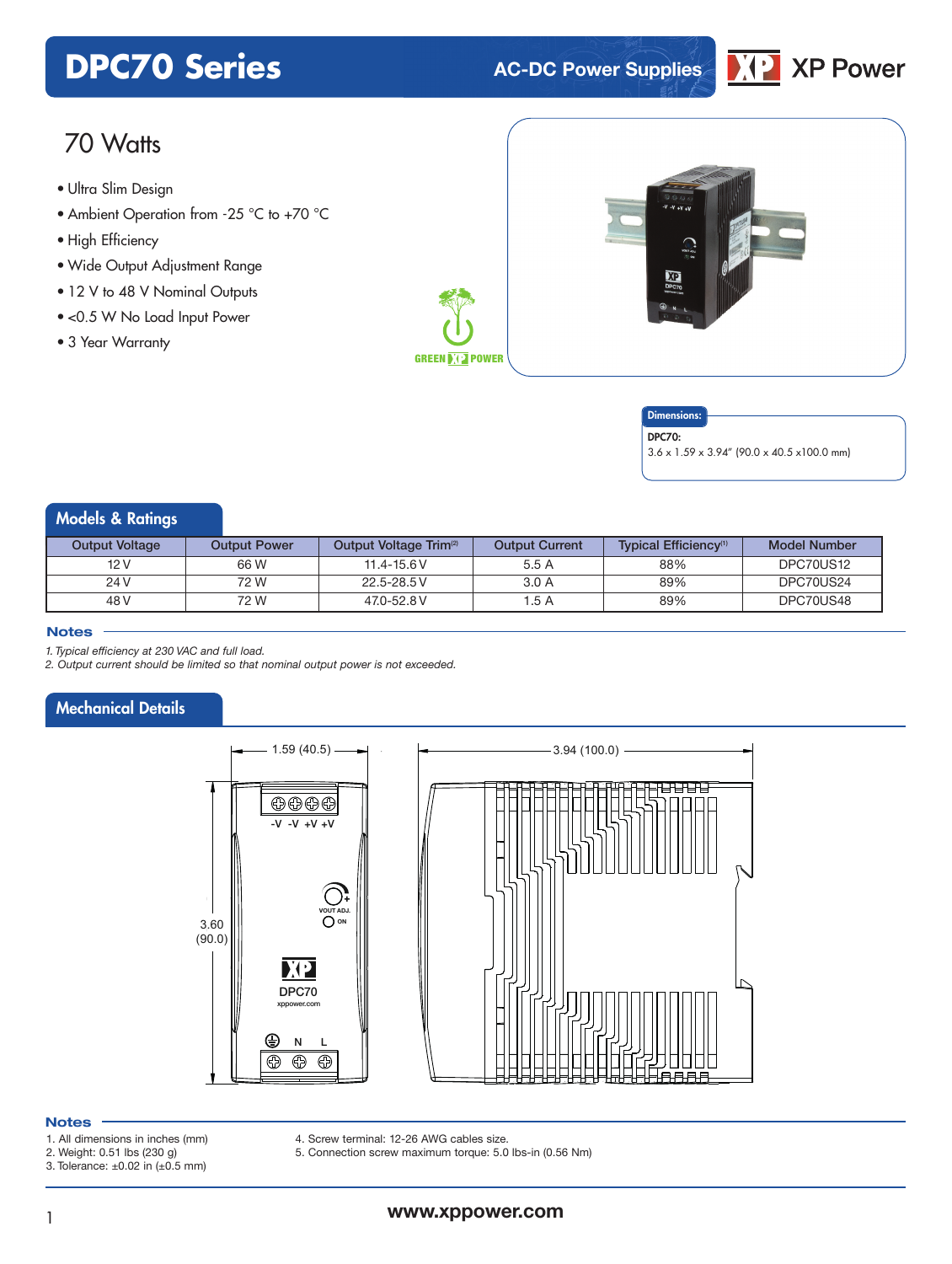# **DPC70 Series**



Input

| Characteristic            | <b>Minimum</b> | <b>Typical</b>                        | <b>Maximum</b> | <b>Units</b> | Notes & Conditions               |
|---------------------------|----------------|---------------------------------------|----------------|--------------|----------------------------------|
| Input Voltage - Operating | 85             |                                       | 264            | <b>VAC</b>   | See input voltage derating curve |
| Input Frequency           | 47             | 50/60                                 | 63             | Hz           |                                  |
| Power Factor              |                |                                       |                |              | Conforms to EN61000-3-2 Class A  |
| Input Current - Full Load |                | 1.45/0.8                              |                | A            | 115/230 VAC                      |
| Inrush Current            |                |                                       | 30/60          | A            | At 115/230 VAC                   |
| Earth Leakage Current     |                |                                       |                | mA           | At 264 VAC, 60 Hz                |
| Input Protection          |                | T3.15 A / 250 V internal in-line fuse |                |              |                                  |
| No Load Input Power       |                |                                       | 0.5            | W            |                                  |

| <b>Minimum</b> | <b>Typical</b> | Maximum        | <b>Units</b>  | <b>Notes &amp; Conditions</b>                                                  |
|----------------|----------------|----------------|---------------|--------------------------------------------------------------------------------|
| 12             |                | 48             | <b>VDC</b>    | See Models and Ratings table                                                   |
| 0              |                | $+1$           | $\frac{0}{0}$ | At 100% load                                                                   |
|                |                |                | %             | See Models and Ratings table, output power rating must<br>not be exceeded      |
| $\Omega$       |                |                | A             | No minimum load required                                                       |
|                |                | 3500/1000      | μF            | 12 V & 24 V Output/48 V Output                                                 |
|                |                | 2.5            | s             |                                                                                |
|                |                | 150            | ms            |                                                                                |
| 15/50          |                |                | ms            | At full load and 115 VAC/230 VAC                                               |
|                |                | ±1             | $\frac{0}{0}$ |                                                                                |
|                |                | ±1             | $\frac{0}{0}$ |                                                                                |
|                |                | $\overline{4}$ | $\frac{0}{0}$ | Recovery within 1% in less than 2 ms<br>for a 50% step load change at 0.2 A/µs |
|                |                | 100            | mV pk-pk      | Measured at 20 MHz bandwidth                                                   |
| 16.2           |                | 18.0           |               | 12 V model                                                                     |
|                |                |                | $\vee$        | 24 V model                                                                     |
| 57.6           |                | 62.4           |               | 48 V model                                                                     |
| 150            |                |                | %             |                                                                                |
|                |                |                |               | Trip and Restart (Hiccup Mode)                                                 |
|                |                | 0.03           | $%$ $C$       |                                                                                |
|                | 28.8           |                | 32.4          |                                                                                |

# **General**

| Characteristic             | <b>Minimum</b>                   | <b>Typical</b> | <b>Maximum</b> | <b>Units</b> | <b>Notes &amp; Conditions</b> |
|----------------------------|----------------------------------|----------------|----------------|--------------|-------------------------------|
| Efficiency                 |                                  | 87             |                | %            | See Models & Ratings table    |
| Isolation: Input to Output | 3000                             |                |                | <b>VAC</b>   |                               |
| Input to Ground            | 1500                             |                |                | <b>VAC</b>   |                               |
| Output to Ground           | 500                              |                |                | <b>VAC</b>   |                               |
| <b>Switching Frequency</b> | 40                               |                | 100            | kHz          |                               |
| Output LED                 | Green LED to indicate output on. |                |                |              |                               |
| Mean Time Between Failure  | 550                              |                |                | kHrs         | BELLCORE issue 6 at 40 °C, GB |
| Weight                     |                                  | 0.51(230.0)    |                | Ib(g)        |                               |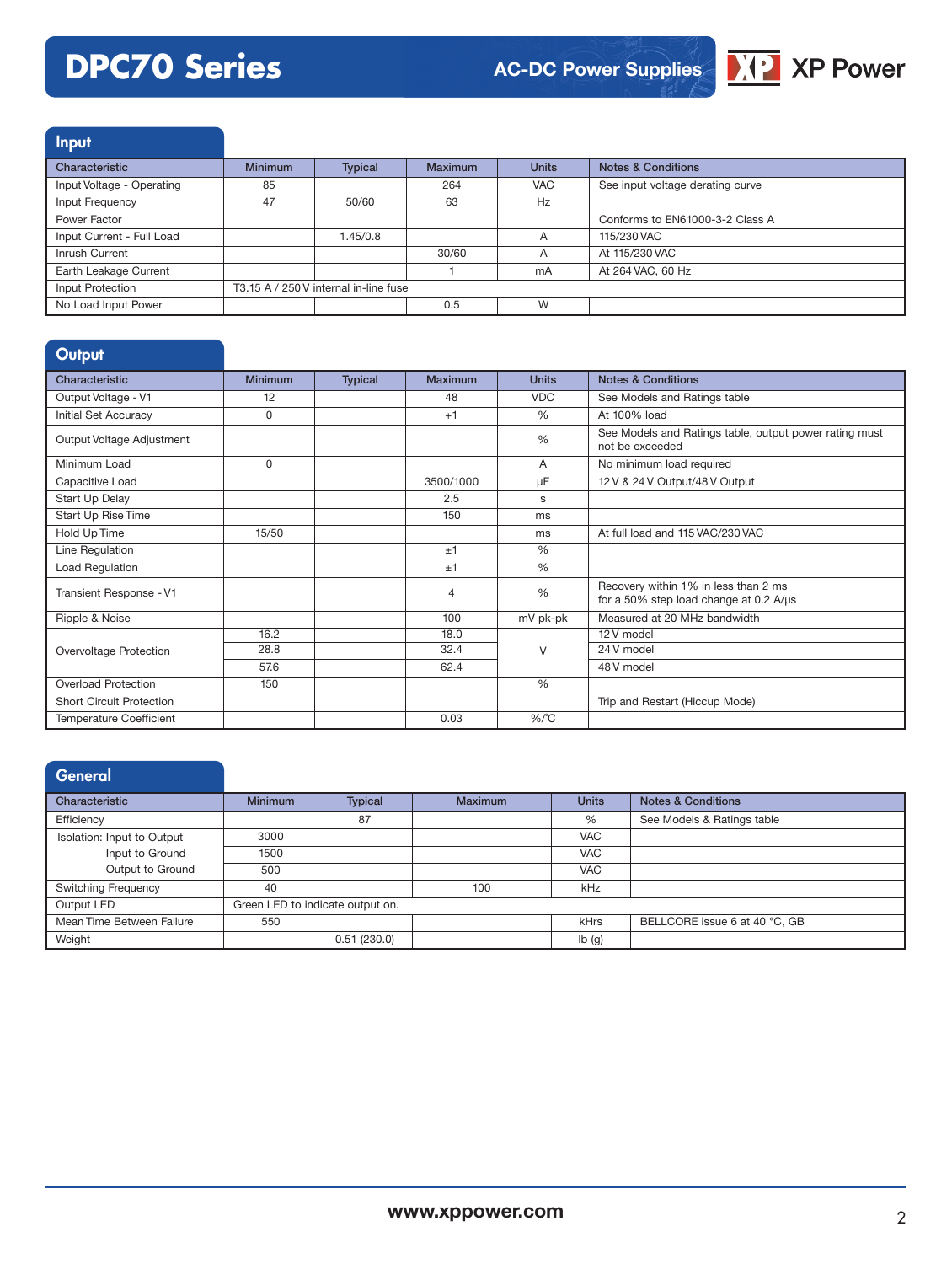# **DPC70 Series**



## Environmental

| Characteristic               | <b>Minimum</b> | <b>Typical</b> | <b>Maximum</b> | <b>Units</b> | <b>Notes &amp; Conditions</b>                                          |
|------------------------------|----------------|----------------|----------------|--------------|------------------------------------------------------------------------|
| <b>Operating Temperature</b> | -25            |                | $+70$          | °C           | See thermal derating curve                                             |
| Storage Temperature          | $-40$          |                | $+85$          | $^{\circ}$ C |                                                                        |
| Cooling                      |                |                |                |              | Natural convection                                                     |
| <b>Operating Humidity</b>    | 20             |                | 95             | %RH          | Non-condensing                                                         |
| <b>Operating Altitude</b>    |                |                | 5000           | m            |                                                                        |
| Shock                        |                |                |                |              | IEC68-2-27, 15 g, 11 ms half sine, 3 times in each of<br>6 axes        |
| Vibration                    |                |                |                |              | IEC68-2-6, 10-500 Hz, 2 g 10 mins/sweep. 60 mins<br>for each of 3 axes |

### EMC: Emissions

| Phenomenon                  | Standard    | <b>Test Level</b> | <b>Criteria</b> | <b>Notes &amp; Conditions</b> |
|-----------------------------|-------------|-------------------|-----------------|-------------------------------|
| Conducted                   | EN55032     | Class B           |                 |                               |
| Radiated                    | EN55032     | Class B           |                 |                               |
| <b>Harmonic Current</b>     | EN61000-3-2 | Class A           |                 |                               |
| <b>Voltage Fluctuations</b> | EN61000-3-3 |                   |                 |                               |

# EMC: Immunity

| Phenomenon             | <b>Standard</b> | <b>Test Level</b>    | Criteria | <b>Notes &amp; Conditions</b> |
|------------------------|-----------------|----------------------|----------|-------------------------------|
| <b>ESD Immunity</b>    | EN61000-4-2     | 8 kV                 | A        | Contact                       |
|                        |                 | 15 kV                |          | Air Discharge                 |
| Radiated Immunity      | EN61000-4-3     | 10V/m                | A        |                               |
| EFT/Burst              | EN61000-4-4     | 4                    | A        |                               |
| Surges                 | EN61000-4-5     | Installation class 4 | A        |                               |
| Conducted              | EN61000-4-6     | 10V                  | A        |                               |
| <b>Magnetic Fields</b> | EN61000-4-8     | 4                    | A        |                               |
|                        |                 | Dip: 100%, 10 ms     | A        |                               |
| Dips and Interruptions | EN55024         | Dip: 30%, 10 ms      | A        |                               |
|                        |                 | Dip: 60%, 100 ms     | A/B      | High Line/Low Line            |
|                        |                 | Int: 100%, 5000 ms   | B        |                               |

## **Safety Approvals**

| <b>Safety Agency</b> | <b>Safety Standard</b> | Notes & Conditions           |
|----------------------|------------------------|------------------------------|
| UL                   | <b>UL508</b>           | Industrial Control Equipment |
| cTUVus               | UL60950-1              | Information Technology       |
| <b>TUV</b>           | EN60950-1              | Information Technology       |